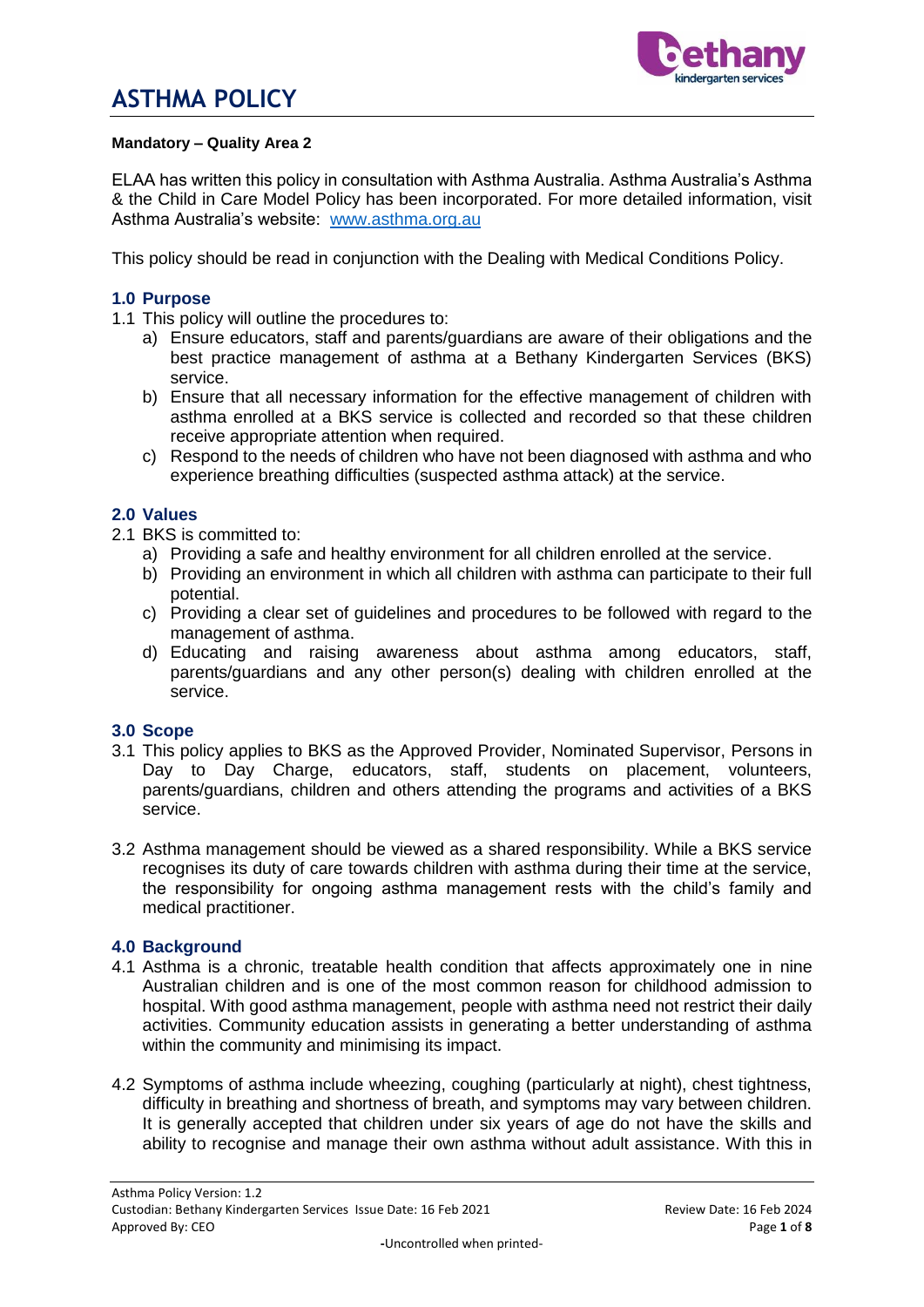

mind, a service must recognise the need to educate staff and parents/guardians about asthma and promote responsible asthma management strategies.

4.3 Legislation that governs the operation of approved children's services is based on the health, safety and welfare of children, and requires that children are protected from hazards and harm. BKS as the Approved Provider will ensure that there is at least one educator on duty at all times who has current approved emergency asthma management training in accordance with the *Education and Care Services National Regulations 2011* (Regulation 136(c)). As a demonstration of best practice, ELAA recommends all educators have current approved emergency asthma management training (refer to Definitions).

#### **5.0 Definitions**

- 5.1 The terms defined in this section relate specifically to this policy. For commonly used terms e.g. Approved Provider, Nominated Supervisor, Regulatory Authority etc. refer to the General Definitions section of this manual.
- 5.2 **Approved Emergency Asthma Management (EAM) training:** training that is approved by the National Authority in accordance with Division 7 of the National Regulations, and is listed on the ACECQA website: [http://www.acecqa.gov.au.](http://www.acecqa.gov.au/) EAM training provides knowledge about the underlying causes of asthma, asthma triggers, and the recognition and treatment of an asthma attack.
- 5.3 **Asthma Action Plan:** a record of information on an individual child's asthma and its management, including contact details, what to do when the child's asthma worsens and the treatment to be administered in an emergency. An Asthma Care Plan template specifically for the use in children's services can be downloaded from Asthma Australia's website: [www.asthma.org.au](http://www.asthma.org.au/) (refer to Attachment 2).
- 5.4 **Asthma emergency:** the onset of unstable or deteriorating asthma symptoms requiring immediate treatment with reliever medication.
- 5.5 **Asthma first aid kit:** kits should contain: reliever medication
	- a) 2 small volume spacer devices
	- b) compatible children's face masks (for children under the age of four)
	- c) record form
	- d) asthma first aid instruction card
	- e) Asthma Australia recommends that spacers and face masks are for single-use only. It is essential to have at least two spacers and two face masks in each first aid kit, and these should be replaced once used.
- 5.6 **Asthma triggers:** things that may induce asthma symptoms, for example, pollens, colds/viruses, dust mites, smoke and exercise. Asthma triggers will vary from child to child.
- 5.7 **Duty of care:** a common law concept that refers to the responsibilities of organisations to provide people with an adequate level of protection against harm and all reasonable foreseeable risk of injury.
- 5.8 **Medication record:** contains details for each child to whom medication is to be administered by the service. This includes the child's name, signed authorisation to administer medication and a record of the medication administered, including time, date, dosage, manner of administration, name and signature of person administering the medication and of the person checking the medication, if required (Regulation 92). A sample medication record is available on the ACECQA website.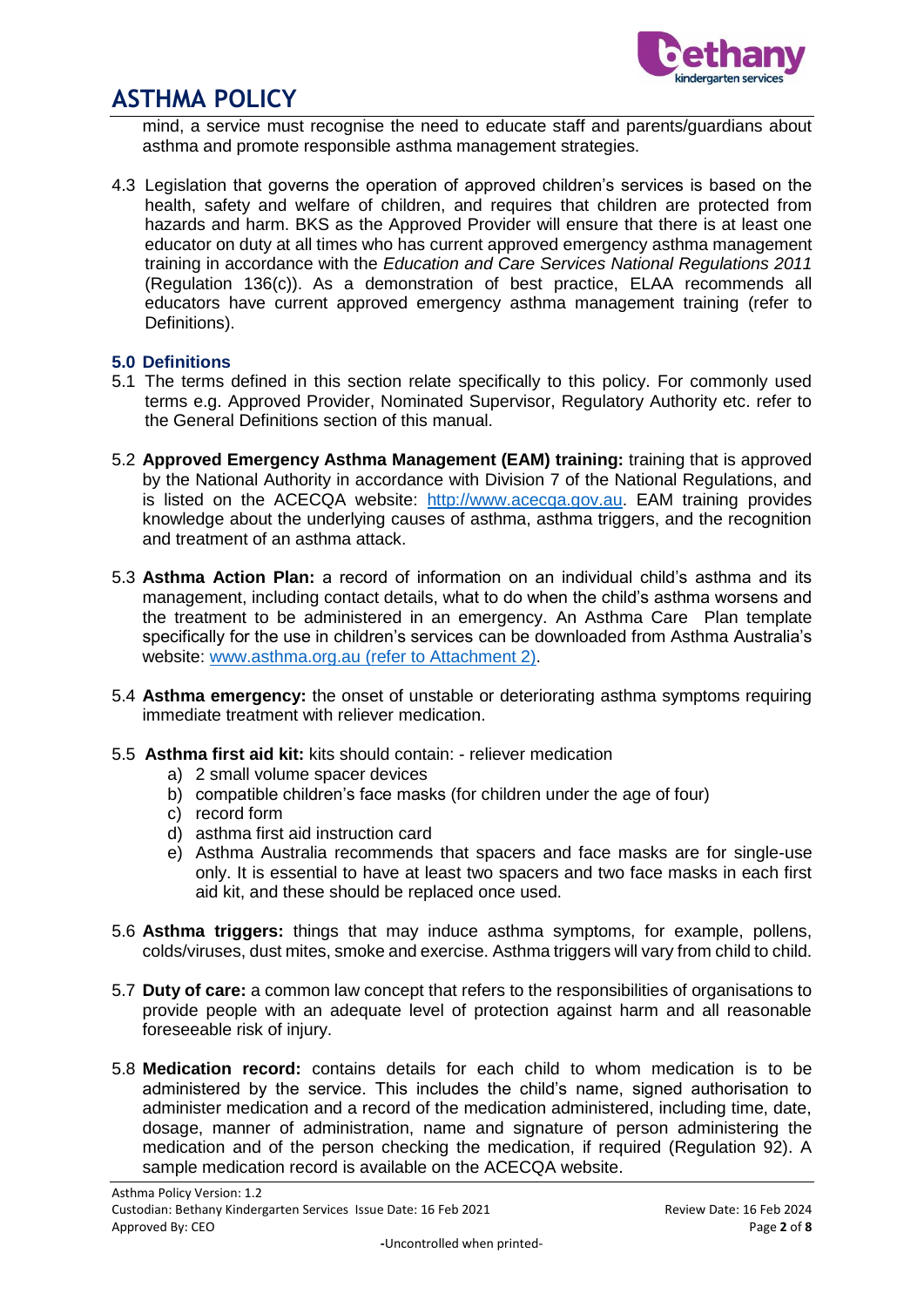

- 5.9 **Metered dose inhaler (puffer):** a common device used to administer reliever medication.
- 5.10 **Puffer:** the common name for a metered dose inhaler.
- 5.11 **Reliever medication:** this comes in a blue/grey metered dose inhaler containing salbutamol, an ingredient used to relax the muscles around the airways to relieve asthma symptoms. This medication is always used in an asthma emergency. Reliever medication is commonly sold by pharmacies as Airomir, Asmol, or Ventolin.
- 5.12 **Risk minimisation plan:** Provides information about child-specific asthma triggers and strategies to avoid these in the service (refer to Attachment 4).
- 5.13 **Spacer device:** a plastic chamber device used to increase the efficiency of delivery of reliever medication from a puffer. It should always be used in conjunction with a puffer device and may be used in conjunction with a face mask.
- 5.14 **Staff record:** must be kept by the service and include details of the Nominated Supervisors, the educational leader, other staff members, volunteers and the Responsible Person. The record must include information about qualifications, training and details of the *Working with Children* Check (Regulations 146–149). Staff records will be provided to the service by BKS as the Approved Provider.

#### **6.0 Responsibilities**

#### 6.1 **BKS as the Approved Provider is responsible for:**

- a) Providing the Nominated Supervisor and all staff with a copy of the service's Asthma Policy, and ensuring that they are aware of asthma management strategies (refer to Attachment 1) upon employment at the service
- b) Providing approved Emergency Asthma Management (EAM) training (refer to Definitions) to staff as required under the National Regulations
- c) Ensuring at least one staff member with current approved Emergency Asthma Management (EAM) training (refer to Definitions) is on duty at all times
- d) Ensuring the details of approved Emergency Asthma Management (EAM) training (refer to Definitions) are included on the staff record (refer to Definitions)
- e) Providing parents/guardians with a copy of the service's Asthma Policy upon enrolment of their child (Regulation 91)
- f) Identifying children with asthma during the enrolment process and informing nominated supervisor and educator.
- g) Providing parents/guardians with an Asthma Care Plan (refer to Attachment 2) to be completed in consultation with, and signed by, a medical practitioner
- h) Developing a Risk Minimisation Plan (refer to Attachment 4) for every child with asthma, in consultation with parents/guardians
- i) Developing a Risk Minimisation Plan (refer to Definitions and Attachment 4) for every child with asthma, in consultation with parents/guardians
- j) Ensuring a medication record is kept for each child to whom medication is to be administered by the service (Regulation 92)
- k) Ensuring parents/guardians of all children with asthma provide reliever medication and a spacer (including a child's face mask, if required) at all times their child is attending the service
- l) Implementing an asthma first aid procedure (refer to Attachment 1) consistent with current national recommendations
- m) Ensuring that all staff are aware of the asthma first aid procedure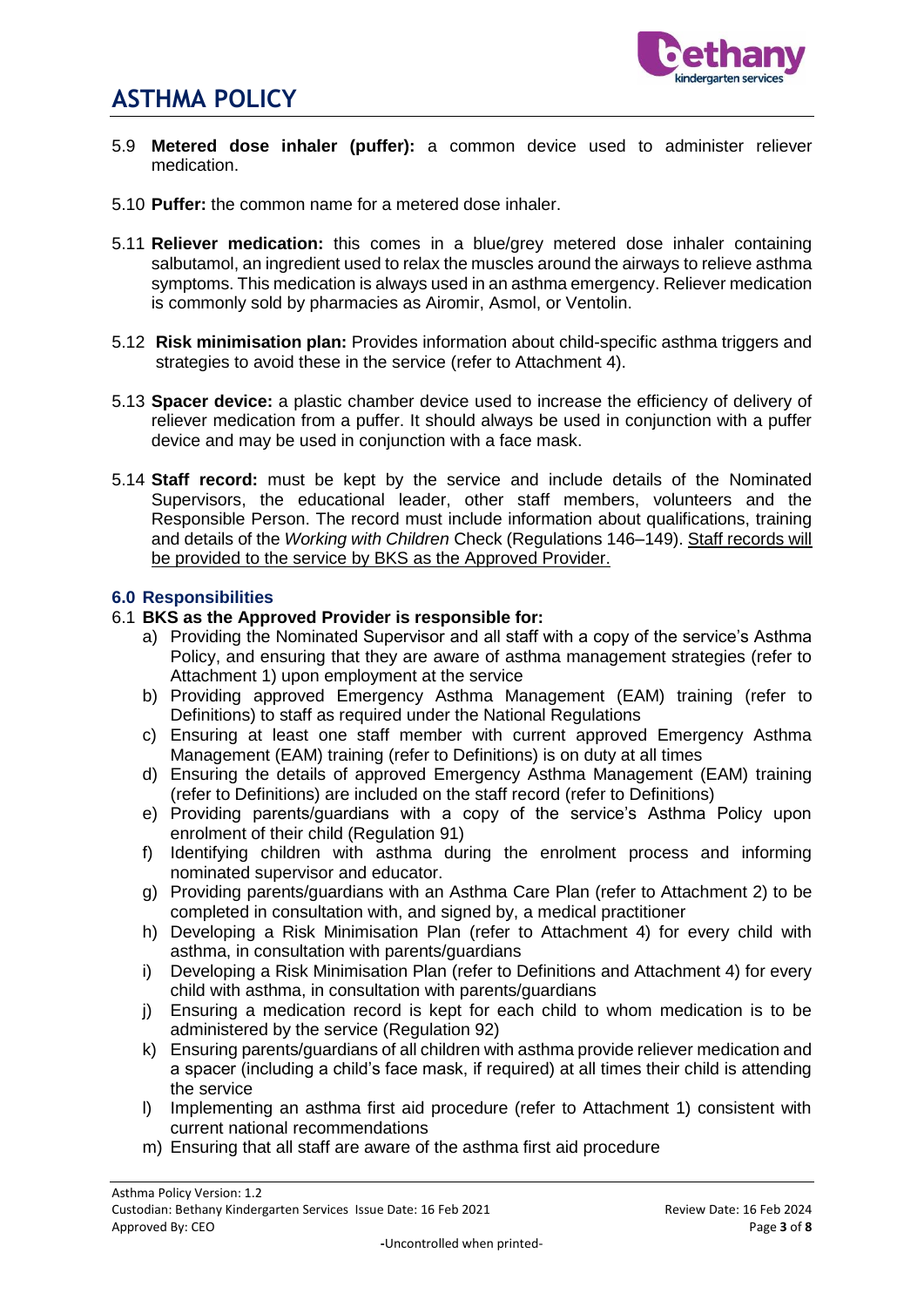

- n) Ensuring adequate provision and maintenance of asthma first aid kits (refer to Definitions)
- o) Ensuring the expiry date of reliever medication is checked regularly and replaced when required, and that spacers and face masks are replaced after every use
- p) Facilitating communication between BKS management, educators, staff and parents/guardians regarding the service's Asthma Policy and strategies
- q) Identifying and minimising asthma triggers (refer to Definitions) for children attending the service, where possible
- r) Ensuring that children with asthma are not discriminated against in any way
- s) Ensuring that children with asthma can participate in all activities safely and to their full potential
- t) Immediately communicating any concerns with parents/guardians regarding the management of children with asthma at the service
- u) Ensuring that the service meets the requirements to be recognised as an Asthma Friendly Children's Service (refer to Definitions) with The Asthma Foundation of Victoria
- v) Displaying Asthma Australia's Asthma First Aid poster (refer to Sources and Attachment 3) in key locations at the service
- w) Ensuring that medication is administered in accordance with the Administration of Medication Policy
- x) Ensuring that when medication has been administered to a child in an asthma emergency without authorisation from the parent/guardian or authorised nominee, the parent/guardian of the child and emergency services are notified as soon as is practicable (Regulation 94).
- y) Following appropriate reporting procedures set out in the Incident, Injury, Trauma and Illness Policy in the event that a child is ill, or is involved in a medical emergency or an incident at the service that results in injury or trauma.

## 6.2 **The Nominated Supervisor is responsible for:**

- a) Ensuring that all educators' approved first aid qualifications, anaphylaxis management training and Emergency Asthma Management (EAM) training are current, meet the requirements of the National Law (Section 169(4)) and National Regulations (Regulation 137), and are approved by ACECQA
- b) Ensuring that medication is administered in accordance with the Administration of Medication Policy
- c) Ensuring that when medication has been administered to a child in an asthma emergency without authorisation from the parent/guardian or authorised nominee, the parent/guardian of the child and emergency services are notified as soon as is practicable (Regulation 94)
- d) Ensuring an asthma first aid kit (refer to Definitions) is taken on all excursions and other offsite activities (refer to Excursions and Service Events Policy)
- e) Compiling a list of children with asthma and placing it in a secure, but readily accessible, location known to all staff. This should include the Asthma Care Plan for each child
- f) Ensuring that induction procedures for casual and relief staff include information about children attending the service who have been diagnosed with asthma, and the location of their medication and action plans
- g) Organising asthma management information sessions for parents/guardians of children enrolled at the service, where appropriate
- h) Ensuring programmed activities and experiences take into consideration the individual needs of all children, including any children with asthma.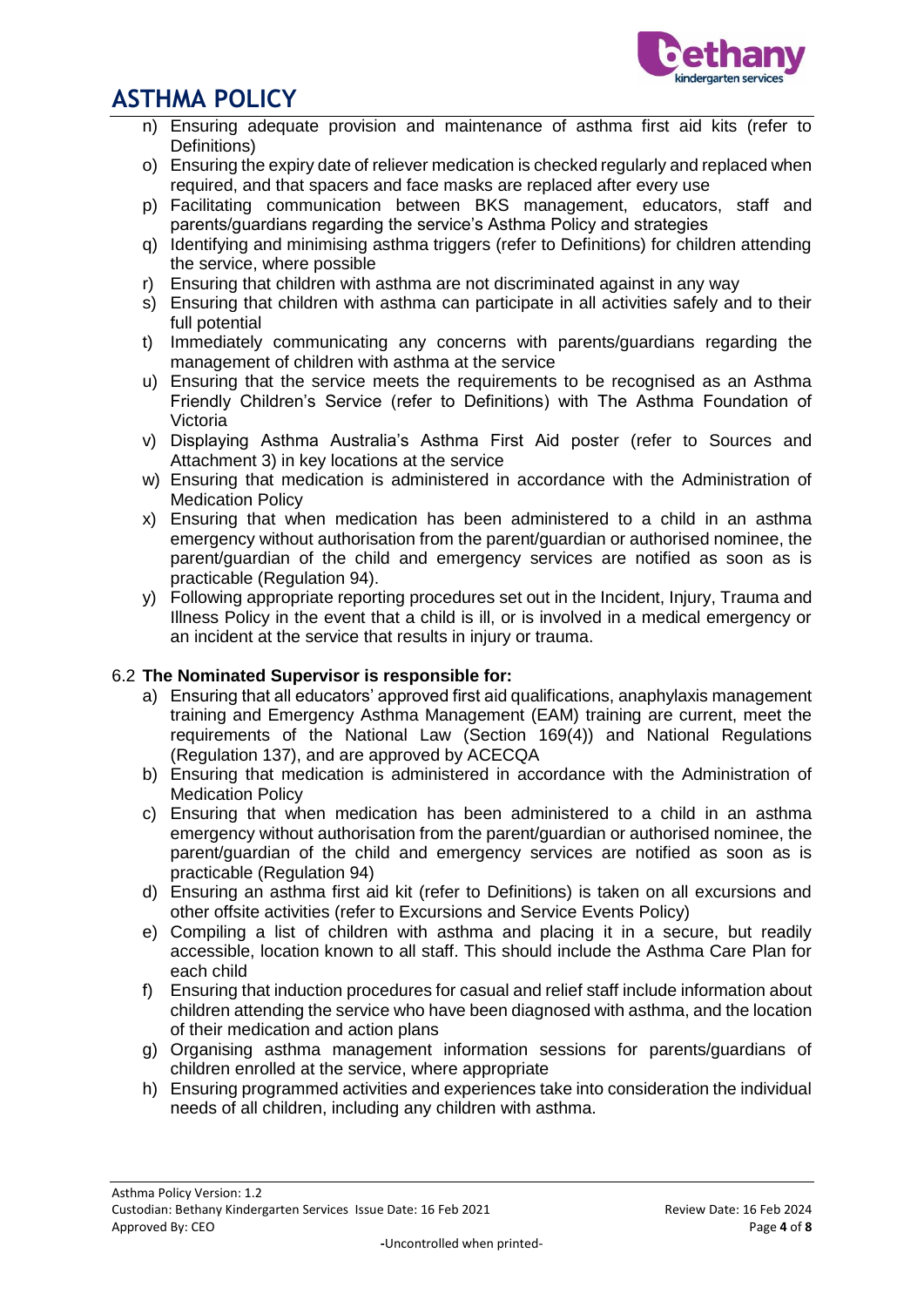

#### 6.3 **Educators and other staff are responsible for:**

- a) Ensuring that they are aware of the service's Asthma Policy and asthma first aid procedure (refer to Attachment 1)
- b) Ensuring that they can identify children displaying the symptoms of an asthma attack and locate their personal medication, Asthma Care Plans and the asthma first aid kit
- c) Maintaining current approved Emergency Asthma Management (EAM) (refer to Definitions) qualifications
- d) Identifying and, where possible, minimising asthma triggers (refer to Definitions) as outlined in the child's Asthma Care Plan
- e) Taking the asthma first aid kit, children's personal asthma medication and Asthma Care Plans on excursions or other offsite events
- f) Administering prescribed asthma medication in accordance with the child's Asthma Care Plan and the Administration of Medication Policy of the service
- g) Developing a Risk Minimisation Plan (refer to Attachment 4) for every child with asthma in consultation with parents/guardians
- h) Discussing with parents/guardians the requirements for completing the enrolment form and medication record for their child
- i) Consulting with the parents/guardians of children with asthma in relation to the health and safety of their child, and the supervised management of the child's asthma
- j) Communicating any concerns to parents/guardians if a child's asthma is limiting their ability to participate fully in all activities
- k) Ensuring that children with asthma are not discriminated against in any way
- l) Ensuring that children with asthma can participate in all activities safely and to their full potential.

#### 6.4 **Parents/guardians are responsible for:**

- a) Reading the service's Asthma Policy
- b) Informing BKS as the Approved Provider, educators and staff, either on enrolment or on initial diagnosis, that their child has asthma
- c) Providing a copy of their child's Asthma Care Plan to the service and ensuring it has been prepared in consultation with, and signed by, a medical practitioner. The Asthma Care Plan should be reviewed and updated at least annually
- d) Ensuring all details on their child's enrolment form and medication record (refer to Definitions) are completed prior to commencement at the service
- e) Working with staff to develop a Risk Minimisation Plan (refer to Attachment 4) for their child
- f) Providing an adequate supply of appropriate asthma medication and equipment for their child at all times and ensuring it is appropriately labelled with the child's name
- g) Notifying staff, in writing, of any changes to the information on the Asthma Care Plan, enrolment form or medication record
- h) Communicating regularly with educators/staff in relation to the ongoing health and wellbeing of their child, and the management of their child's asthma
- i) Encouraging their child to learn about their asthma, and to communicate with service staff if they are unwell or experiencing asthma symptoms.
- 6.5 **Volunteers and students,** while at the service, are responsible for following this policy and its procedures.

#### **7.0 Evaluation**

- 7.1 In order to assess whether the values and purposes of the policy have been achieved, BKS as the Approved Provider will:
	- a) Seek feedback from everyone affected by the policy regarding its effectiveness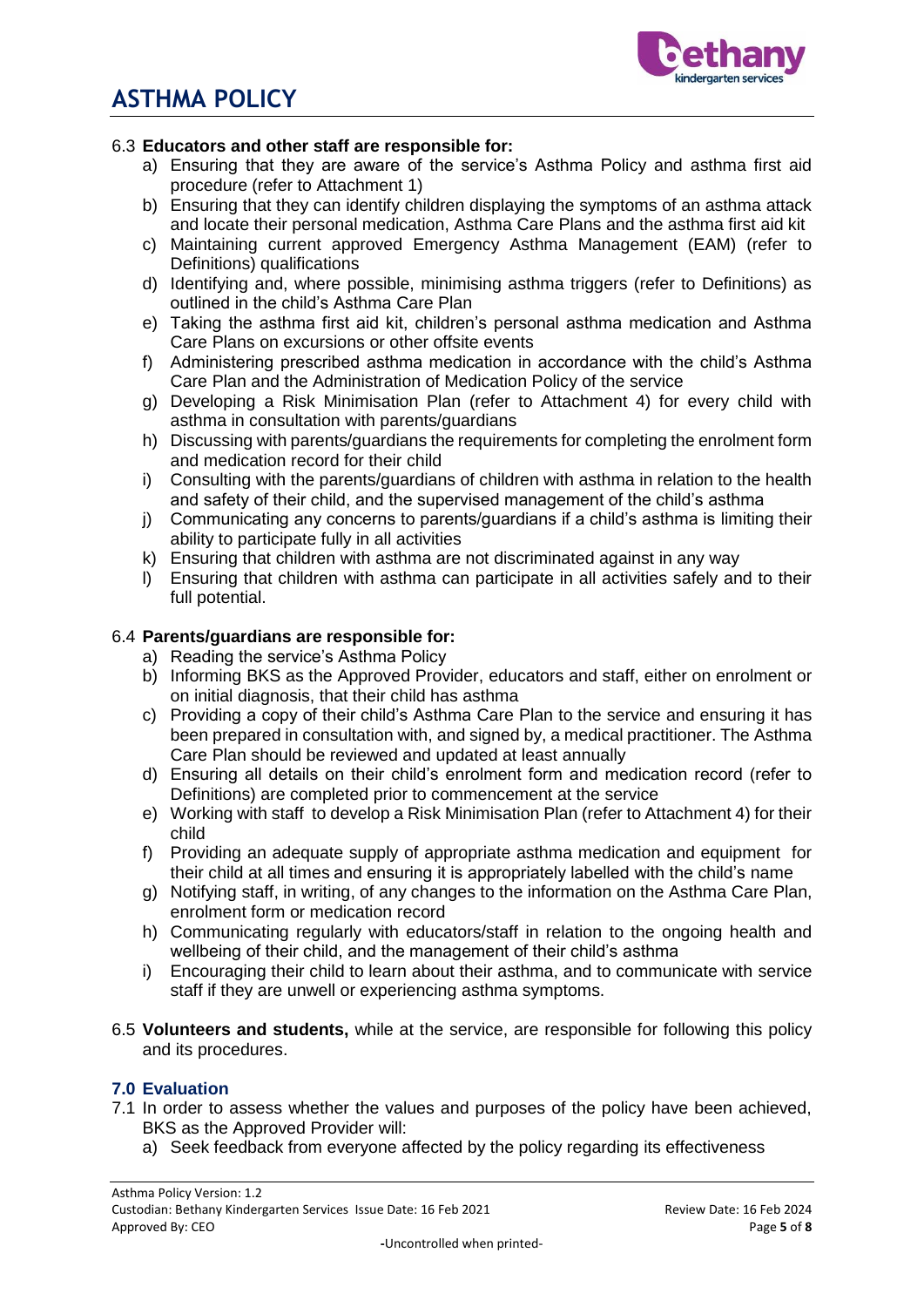

- b) Monitor the implementation, compliance, complaints and incidents in relation to this policy
- c) Keep the policy up to date with current legislation, research, policy and best practice
- d) Revise the policy and procedures as part of the service's policy review cycle, or as required
- e) Notify parents/guardians at least 14 days before making any changes to this policy or its procedures.

#### **8.0 Attachments**

- 8.1 Attachment 1: Asthma First Aid Procedure
- 8.2 Attachment 2: Asthma Care Plan download from the Asthma Australia website: [https://asthma.org.au/wp-content/uploads/About\\_Asthma/Schools/AACPED2018-Care-](https://asthma.org.au/wp-content/uploads/About_Asthma/Schools/AACPED2018-Care-Plan-for-Schools-A4_2019.pdf)[Plan-for-Schools-A4\\_2019.pdf](https://asthma.org.au/wp-content/uploads/About_Asthma/Schools/AACPED2018-Care-Plan-for-Schools-A4_2019.pdf)
- 8.3 Attachment 3: Asthma First Aid poster– download from the Asthma Australia website: <https://asthma.org.au/about-asthma/how-we-can-help/first-aid/>
- 8.4 Attachment 4: Asthma Risk Minimisation Plan– download from the ELAA website: https://elaa.org.au/wp-content/uploads/2020/02/asthma-risk-minimisation-plan.pdf

#### **9.0 Acknowledgment**

BKS acknowledges Early Learning Association Australia (ELAA) and Asthma Australia in developing this policy.

#### **10.0 Related Bethany policies and procedures**

- 10.1 Bethany Kindergarten Services Ltd.:
	- a) Administration of Medication Policy
	- b) Anaphylaxis Policy
	- c) Dealing with Medical Conditions Policy
	- d) Emergency and Evacuation Policy
	- e) Excursions and Service Events Policy
	- f) Incident, Injury, Trauma and Illness Policy
	- g) Privacy and Confidentiality Policy
	- h) Staffing Policy

#### **11.0 Relevant legislation and standards**

- 11.1 Relevant legislation and standards include but are not limited to:
	- a) Education and Care Services National Law Act 2010: Sections 167, 169, 174
	- b) Education and Care Services National Regulations 2011: Regulations 90, 92, 93, 94, 95, 96, 136, 137
	- c) Health Records Act 2001 (Vic)
	- d) National Quality Standard, Quality Area 2: Children's Health and Safety
	- e) Privacy Act 1988 (Cth)
	- f) Privacy and Data Protection Act 2014 (Vic)
	- g) Public Health and Wellbeing Act 2008 (Vic)
	- h) Public Health and Wellbeing Regulations 2009 (Vic)

#### 11.2 The most current amendments to listed legislation can be found at:

- a) Victorian Legislation Victorian Law Today: http://www.legislation.vic.gov.au/
- b) Commonwealth Legislation ComLaw: http://www.comlaw.gov.au/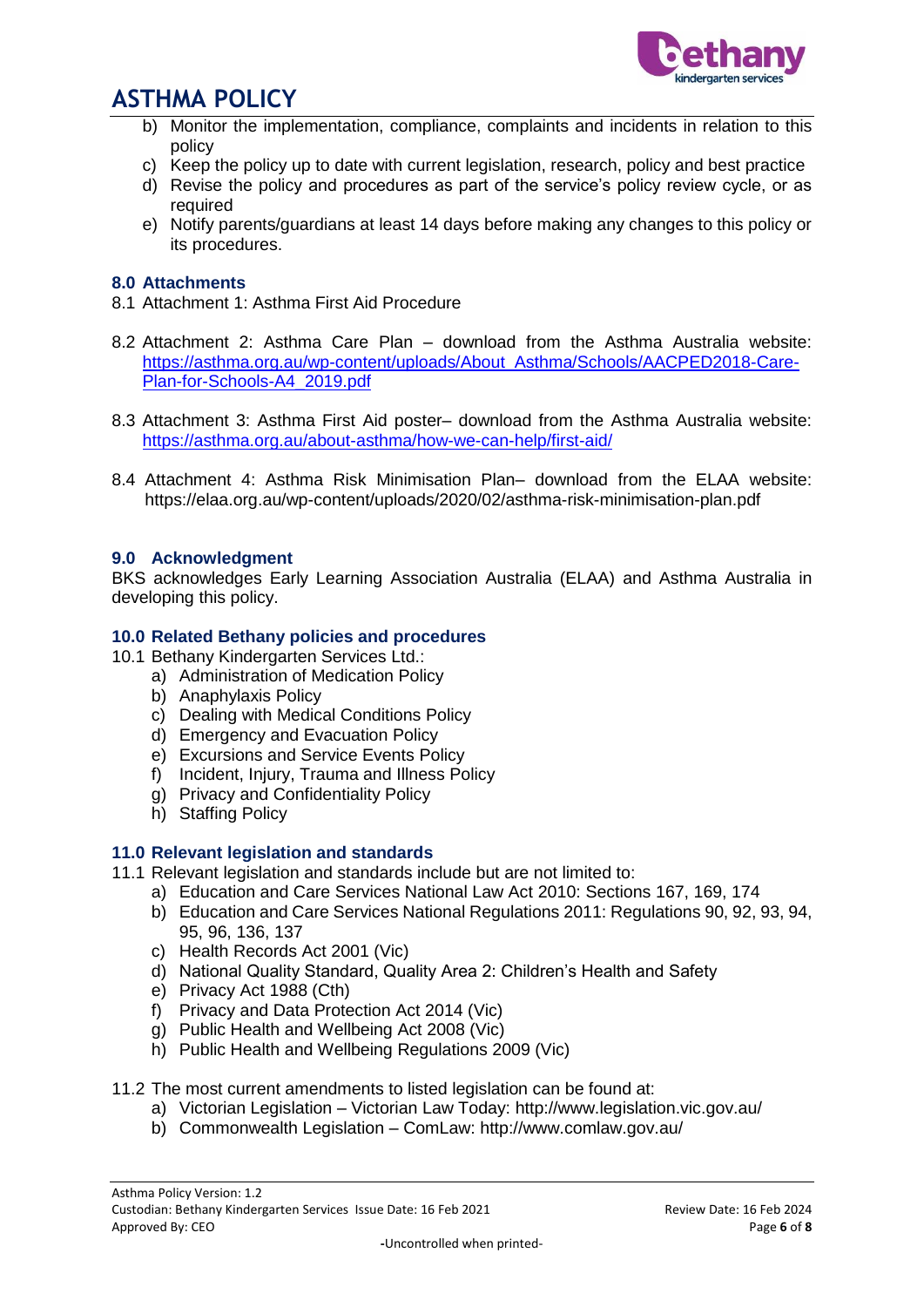

## **12.0 Sources**

- a) Asthma Australia[: www.asthmaaustralia.org.au](http://www.asthmaaustralia.org.au/) or phone (03) 9326 7088 or 1800 278 462 (toll free)
- b) Australian Children's Education and Care Quality Authority (ACECQA): [www.acecqa.gov.au](http://www.acecqa.gov.au/)
- c) Guide to the Education and Care Services National Law and the Education and Care Services National Regulations 2011, ACECQA